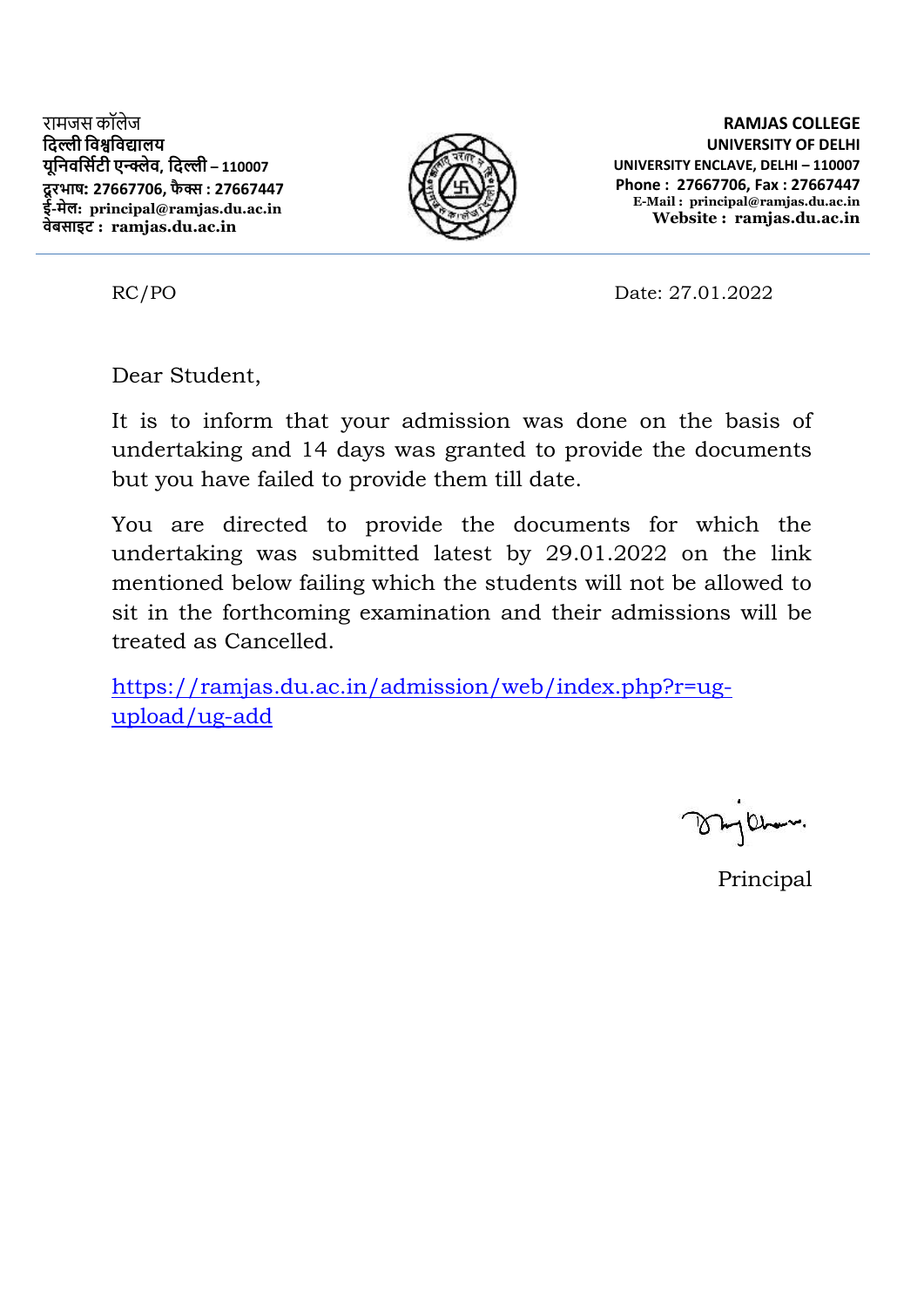| S.No           | <b>Form No</b> | Roll No.    | <b>Name</b>                                | <b>Courese</b>                                        |
|----------------|----------------|-------------|--------------------------------------------|-------------------------------------------------------|
| $\mathbf{1}$   | 21346846       | 2021/09/082 | PINKI RANI                                 | B. Com (Hons.)                                        |
| $\overline{2}$ | 21263625       | 2021/09/086 | Shreya Choudhary                           | B. Com (Hons.)                                        |
| 3              | 21414544       | 2021/09/095 | AYUSHI RAJPOOT                             | B. Com (Hons.)                                        |
| 4              | 21052584       | 2021/09/121 | Rupesh Budati                              | B. Com (Hons.)                                        |
| 5              | 21144672       | 2021/09/122 | Harit Gupta                                | B. Com (Hons.)                                        |
| 6              | 21245698       | 2021/09/124 | <b>BHAVYA KHURANA</b>                      | B. Com (Hons.)                                        |
| $\overline{7}$ | 21132957       | 2021/09/127 | ANUSKA KUMARI                              | B. Com (Hons.)                                        |
| 8              | 21008304       | 2021/09/365 | Shivansh Agarwal                           | B. Com (Hons.)                                        |
| 9              | 21057046       | 2021/09/400 | Harshita Chaurasia                         | B. Com (Hons.)                                        |
| 10             | 21082778       | 2021/09/420 | Tejaswini singh                            | B. Com (Hons.)                                        |
| 11             | 21168340       | 2021/09/434 | Shashwat Puri                              | B. Com (Hons.)                                        |
| 12             | 21406138       | 2021/08/088 | FATHIMA SHIFA TV                           | <b>B. Com Programme</b>                               |
| 13             | 21004600       | 2021/08/096 | <b>REET JAISWAL</b>                        | B. Com Programme                                      |
| 14             | 21182795       | 2021/08/105 | JAGRITI BISHT                              | <b>B. Com Programme</b>                               |
| 15             | 21448892       | 2021/08/117 | AVINAS K                                   | <b>B. Com Programme</b>                               |
| 16             | 21040257       | 2021/08/121 | MRITYUNJAY YADAV                           | B. Com Programme                                      |
| 17             | 21005283       | 2021/08/125 | Sristi Yadav                               | <b>B. Com Programme</b>                               |
| 18             | 21262561       | 2021/08/143 | Lakshya Dawar                              | <b>B. Com Programme</b>                               |
| 19             | 21269457       | 2021/08/156 | NAMAN GARG                                 | B. Com Programme                                      |
| 20             | 21024775       | 2021/02/057 | <b>NITIN YADAV</b>                         | B.A. (Hons.) Economics                                |
| 21             | 21064927       | 2021/02/083 | Aastha                                     | B.A. (Hons.) Economics                                |
| 22             | 21064479       | 2021/02/084 | Kushagra Sanwal                            | B.A. (Hons.) Economics                                |
| 23             | 21246766       | 2021/03/008 | Lakshita Sheera                            | B.A. (Hons.) English                                  |
| 24             | 21376479       | 2021/03/019 | AADHIL BIN JAMAL                           | B.A. (Hons.) English                                  |
| 25             | 21411636       | 2021/03/021 | <b>GORANTLA RAJU</b>                       | B.A. (Hons.) English                                  |
| 26             | 21068947       | 2021/03/058 | Akriti Singh                               | B.A. (Hons.) English                                  |
| 27             | 21056249       | 2021/03/080 | <b>GUNICA TOMAR</b>                        | B.A. (Hons.) English                                  |
| 28             | 21030294       | 2021/03/081 | Shreen Yadav                               | B.A. (Hons.) English                                  |
| 29             | 21062225       | 2021/03/100 | <b>IVY DUTTA</b>                           | B.A. (Hons.) English                                  |
| 30             | 21377291       | 2021/03/110 | Huzaifa Rashid                             | B.A. (Hons.) English                                  |
| 31             | 21108680       | 2021/03/112 | Praval Pratap Singh                        | B.A. (Hons.) English                                  |
| 32             | 21051301       | 2021/04/024 | Ashutosh singh Singh                       | B.A. (Hons.) English                                  |
| 33             | 21108919       | 2021/04/026 | SAGAR                                      | B.A. (Hons.) Hindi                                    |
| 34             | 21349323       | 2021/04/030 | TRILOK KUMAR                               | B.A. (Hons.) Hindi                                    |
| 35             | 21008148       | 2021/04/044 | Prerna                                     | B.A. (Hons.) Hindi                                    |
| 36             | 21414167       | 2021/04/066 | <b>Rohit Rathore</b>                       | B.A. (Hons.) Hindi                                    |
| 37             | 21092224       | 2021/04/076 | <b>MD SHAD</b>                             | B.A. (Hons.) Hindi                                    |
| 38             | 21336982       | 2021/41/001 | Harsh Kumar                                | B.A. (Hons.) Hindustani Music                         |
| 39             | 21326926       | 2021/05/028 | HRISHIKA VERMA                             | B.A. (Hons.) History                                  |
| 40             | 21357471       | 2021/05/032 | Aman                                       | B.A. (Hons.) History                                  |
| 41             | 21100463       | 2021/05/043 | Mrinmoy Madhurya Deka B.A. (Hons.) History |                                                       |
| 42             | 21043487       | 2021/05/051 | JASHANDEEP SINGH                           | B.A. (Hons.) History                                  |
| 43             | 21093997       | 2021/05/053 | Kartik                                     | B.A. (Hons.) History                                  |
| 44             | 21310199       | 2021/05/096 | Priya                                      | B.A. (Hons.) History                                  |
| 45             | 21044683       | 2021/43/026 | Bhaskar Jha                                | B.A. (Hons.) Percussion Music                         |
| 46             | 21237268       | 2021/06/054 |                                            | Manikanta rajender JOGAB.A. (Hons.) Political Science |
| 47             | 21171580       | 2021/06/065 | SATYAM ANAND                               | B.A. (Hons.) Political Science                        |
| 48             | 21328080       | 2021/06/069 | Tushar                                     | B.A. (Hons.) Political Science                        |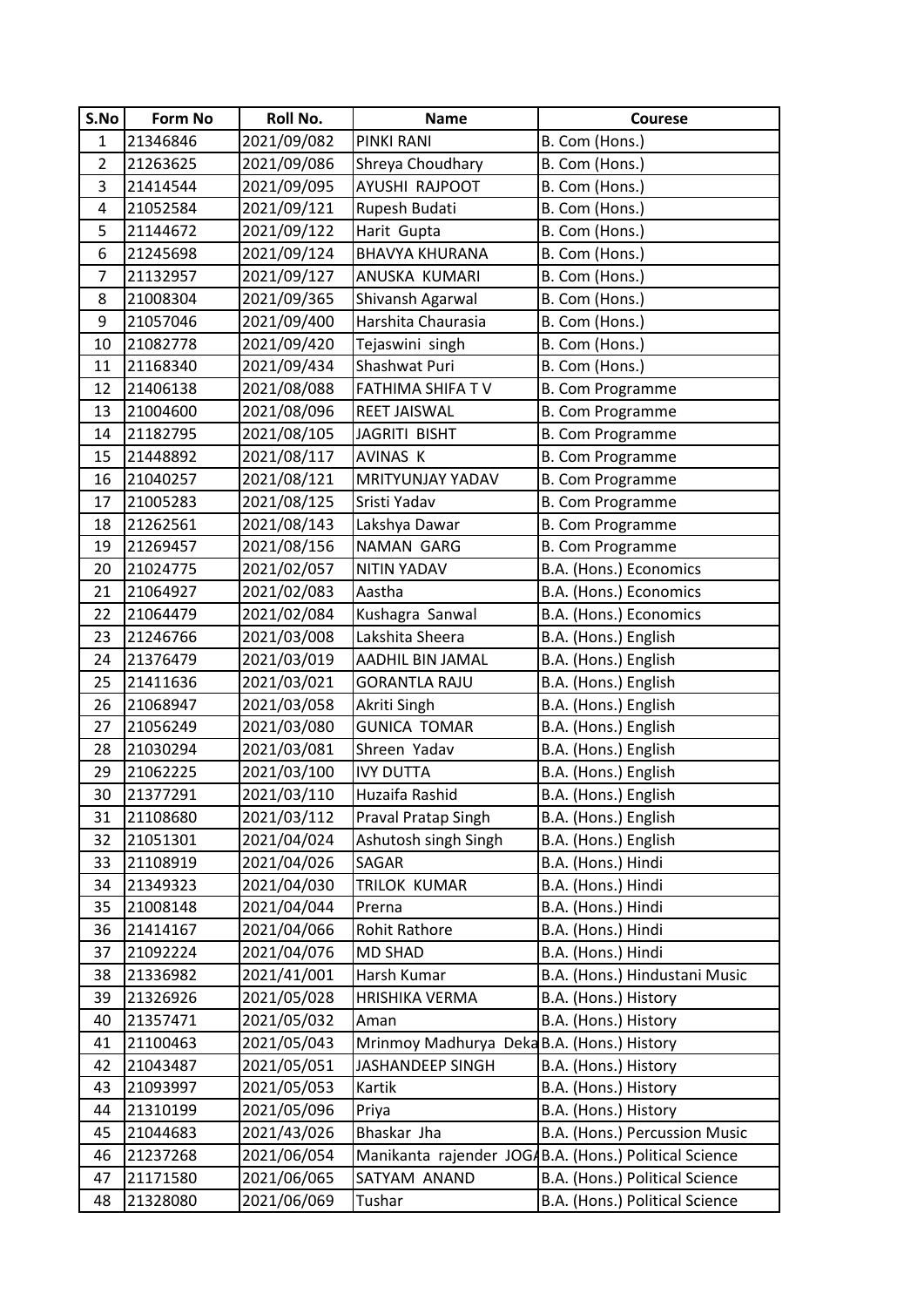| 49 | 21107777 | 2021/06/079  | Lalit Krishna Kaushik                     | B.A. (Hons.) Political Science              |
|----|----------|--------------|-------------------------------------------|---------------------------------------------|
| 50 | 21021584 | 2021/06/084  | <b>SUSHIL KHALDANIA</b>                   | B.A. (Hons.) Political Science              |
| 51 | 21265326 | 2021/07/024  | AVINASH KUMAR VERMA B.A. (Hons.) Sanskrit |                                             |
| 52 | 21190360 | 2021/07/034  | AADITYA RANJAN                            | B.A. (Hons.) Sanskrit                       |
| 53 | 21141234 | 2021/07/040  | deepasha yadav                            | B.A. (Hons.) Sanskrit                       |
| 54 | 21416712 | 2021/48/053  | Jaskaran Singh                            | <b>B.A. Programme</b>                       |
| 55 | 21257915 | 2021/49/019  | <b>ADITYA POONIA</b>                      | <b>B.A. Programme</b>                       |
| 56 | 21237451 | 2021/49/051  | <b>MONIKA</b>                             | <b>B.A. Programme</b>                       |
| 57 | 21257663 | 2021/49/054  | <b>AMAN GURJAR</b>                        | <b>B.A. Programme</b>                       |
| 58 | 21066682 | 2021/49/064  | RAHUL SOLANKI                             | <b>B.A. Programme</b>                       |
| 59 | 21233889 | 2021/49/069  | Chaitanya Vashisth                        | <b>B.A. Programme</b>                       |
| 60 | 21010660 | 2021/10/040  | Maithilee Hazarika                        | B.Sc (Hons.) Botany                         |
| 61 | 21323763 | 2021/10/041  | Anil kumar                                | B.Sc (Hons.) Botany                         |
| 62 | 21446889 | 2021/10/053  | Subhashree Meher                          | B.Sc (Hons.) Botany                         |
| 63 | 21218933 | 2021/10/082  | Kalpana                                   | B.Sc (Hons.) Botany                         |
| 64 | 21033386 | 2021/15/060  | Anjali Rani                               | B.Sc (Hons.) Zoology                        |
| 65 | 21253064 | 2021/15/105  | Akshita Rao                               | B.Sc (Hons.) Zoology                        |
| 66 | 21433026 | 2021/15/106  | <b>KUMARI ADITI</b>                       | B.Sc (Hons.) Zoology                        |
| 67 | 21090271 | 2021/11/039  | Ayush Choudhary                           | B.Sc. (Hons.) Chemistry                     |
| 68 | 21144650 | 2021/11/043  | <b>LALIT</b>                              | B.Sc. (Hons.) Chemistry                     |
| 69 | 21168766 | 2021/11/067  | sourav yadav                              | B.Sc. (Hons.) Chemistry                     |
| 70 | 21045113 | 2021/11/073  | <b>MANVIKA</b>                            | B.Sc. (Hons.) Chemistry                     |
| 71 | 21222309 | 2021/11/119  | Anshika Dwivedi                           | B.Sc. (Hons.) Chemistry                     |
| 72 | 21135416 | 2021/11/130  | <b>KAMLESH</b>                            | B.Sc. (Hons.) Chemistry                     |
| 73 | 21209636 | 2021/11/142  | Bhavishya shakya                          | B.Sc. (Hons.) Chemistry                     |
| 74 | 21204144 | 2021/12/037  |                                           | MUHAMMED HARSHIN NB.Sc. (Hons.) Mathematics |
| 75 | 21242135 | 2021/12/042  | <b>MOHIT SAINI</b>                        | B.Sc. (Hons.) Mathematics                   |
| 76 | 21276941 | 2021/12/102  | <b>HARISH KUMAWAT</b>                     | B.Sc. (Hons.) Mathematics                   |
| 77 | 21081971 | 2021/12/129  | JITENDRA SINGH BHATI                      | B.Sc. (Hons.) Mathematics                   |
| 78 | 21334294 | 2021/13/081  | NEERAJ                                    | B.Sc. (Hons.) Physics                       |
| 79 | 21007057 | 2021/13/083  | Shray Rathi                               | B.Sc. (Hons.) Physics                       |
| 80 | 21349797 | 2021/13/122  | <b>MONIKA</b>                             | B.Sc. (Hons.) Physics                       |
| 81 | 21020322 | 2021/13/123  | Shreyansh Mangal                          | B.Sc. (Hons.) Physics                       |
| 82 | 21223029 | 2021/13/127  | VIKAS KUMAR SAINI                         | B.Sc. (Hons.) Physics                       |
| 83 | 21023532 | 2021/13/175  | Deepanshu Yadav                           | B.Sc. (Hons.) Physics                       |
| 84 | 21350090 | 2021/13/182  | <b>NITIN</b>                              | B.Sc. (Hons.) Physics                       |
| 85 | 21355381 | 2021/14/030  | Naseel Shad A                             | B.Sc. (Hons.) Statistics                    |
| 86 | 21213238 | 2021/14/038  | HIMANSHI YADAV                            | B.Sc. (Hons.) Statistics                    |
| 87 | 21054860 | 2021/14/071  | <b>JYOTIRMOY BHATTA</b>                   | B.Sc. (Hons.) Statistics                    |
| 88 | 21139081 | 2021/14/086  | Pravish Nag                               | B.Sc. (Hons.) Statistics                    |
| 89 | 21150543 | 2021/14/088  | <b>VED PRAKASH</b>                        | B.Sc. (Hons.) Statistics                    |
| 90 | 21127440 | 2021/14/093  | Sachin                                    | B.Sc. (Hons.) Statistics                    |
| 91 | 21104374 | 2021/16/108  | <b>EISHA</b>                              | B.Sc. (Prog.) Life Science                  |
| 92 | 21423118 | 2021/16/111  | KHUSHI VERMA                              | B.Sc. (Prog.) Life Science                  |
| 93 | 21182809 | 2021/16/114  | SANJANA YADAV                             | B.Sc. (Prog.) Life Science                  |
| 94 | 21165537 | 2021/16/121. | Pragti Verma                              | B.Sc. (Prog.) Life Science                  |
| 95 | 21181359 | 2021/16/130  | Yatee Sahu                                | B.Sc. (Prog.) Life Science                  |
| 96 | 21337596 | 2021/16/131  | Pooja Rani                                | B.Sc. (Prog.) Life Science                  |
| 97 | 21295609 | 2021/16/136  | <b>MOIN AHMED</b>                         | B.Sc. (Prog.) Life Science                  |
| 98 | 21237612 | 2021/16/138  | PRIYANKA CHAND                            | B.Sc. (Prog.) Life Science                  |